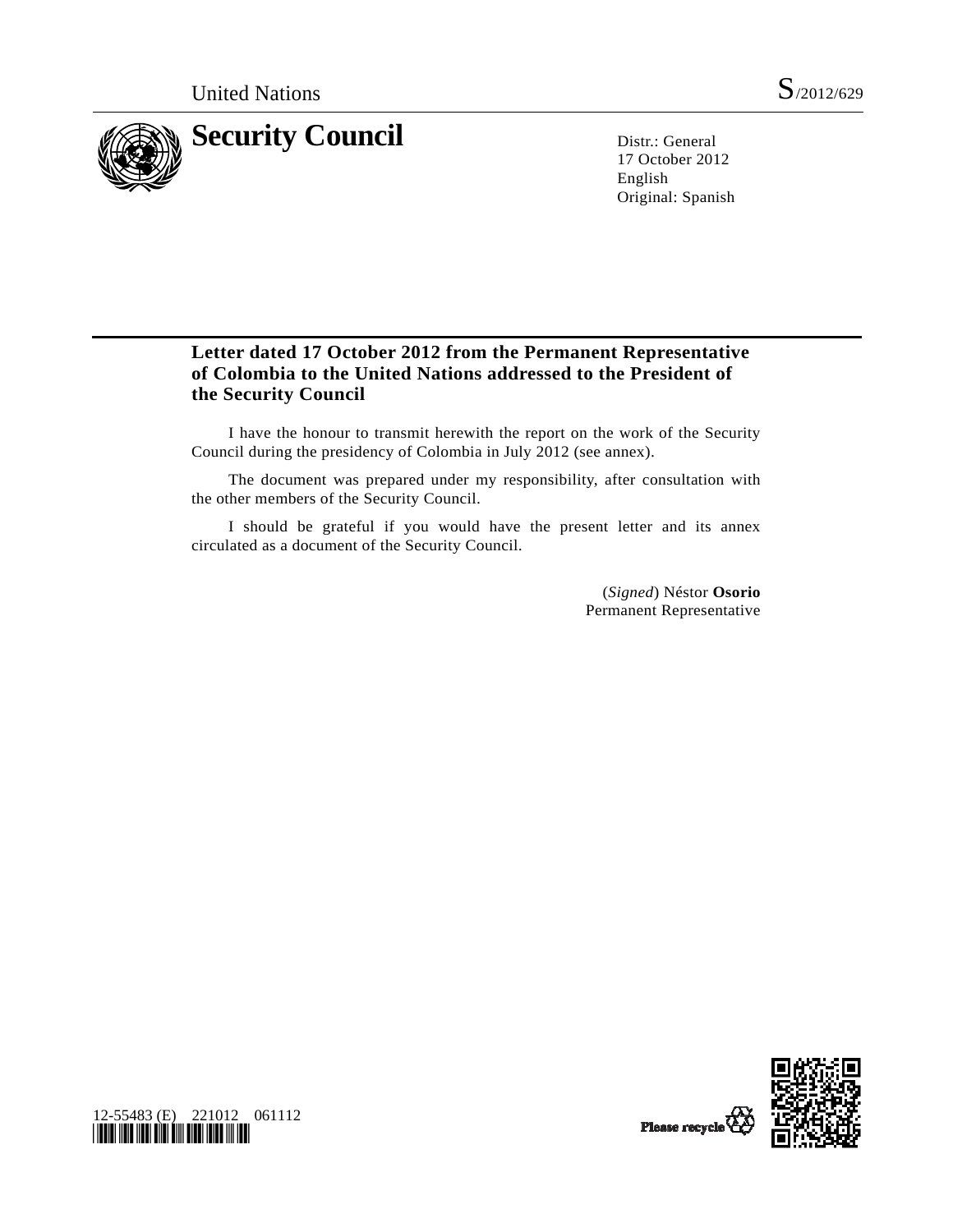# **Annex to the letter dated 17 October 2012 from the Permanent Representative of Colombia to the United Nations addressed to the President of the Security Council**

[Original: English]

# **Assessment of the work of the Security Council during the presidency of Colombia (July 2012)**

# **Introduction**

 Under the Presidency of Colombia in July 2012, the Security Council followed a pattern of intense activity as reflected in its programme of work. The Council considered agenda items relating to Africa, on Burundi, Côte d'Ivoire, Guinea-Bissau, Somalia, Somalia/Eritrea, the reports of the Secretary-General on the Sudan, West Africa, peace and security in Africa (Mali), and the situation in Libya. The Council also discussed the situation in the Middle East, including the Palestinian question, the United Nations Supervision Mission in the Syrian Arab Republic, Iraq, resolution 1701 (2006) and Yemen. Regarding Europe, the Council examined issues relating to Cyprus and Kosovo. The Council also heard reports from the Chairs of the Informal Working Group on Documentation and Other Procedural Questions and the Security Council Committee pursuant to resolutions 751 (1992) and 1907 (2009) concerning Somalia and Eritrea.

 The Council also held an open debate to consider post-conflict peacebuilding, and explored this issue further in the context of an informal interactive dialogue.

 In the month of July the Council held 18 public meetings, 20 informal consultations, 1 interactive dialogue and 4 private meetings. The Council adopted eight resolutions and issued nine statements to the press.

## **Africa**

#### **The situation in Burundi**

 In accordance with resolution 2027 (2011), on 5 July, the Council heard a briefing by the Special Representative of the Secretary-General and Head of the United Nations Office in Burundi (BNUB), Karin Landgren, regarding the implementation of the mandate of BNUB and resolution 2027 (2011). The Special Representative reported that since her last briefing to the Council Burundi had continued to advance strategies for critical sectors, notably by adopting its new poverty reduction strategy and by starting to implement its strategy for good governance and the fight against corruption. The Special Representative addressed the issue of the benchmarks for the eventual transition from a special political mission to a regular United Nations country team presence as requested by the Council in resolutions 1959 (2010) and 2027 (2011) (see S/2012/310). She stressed that those benchmarks and their associated indicators were formulated in consultation with the Government of Burundi, the broader United Nations country team in Burundi and the United Nations Integrated Task Force on Burundi in New York.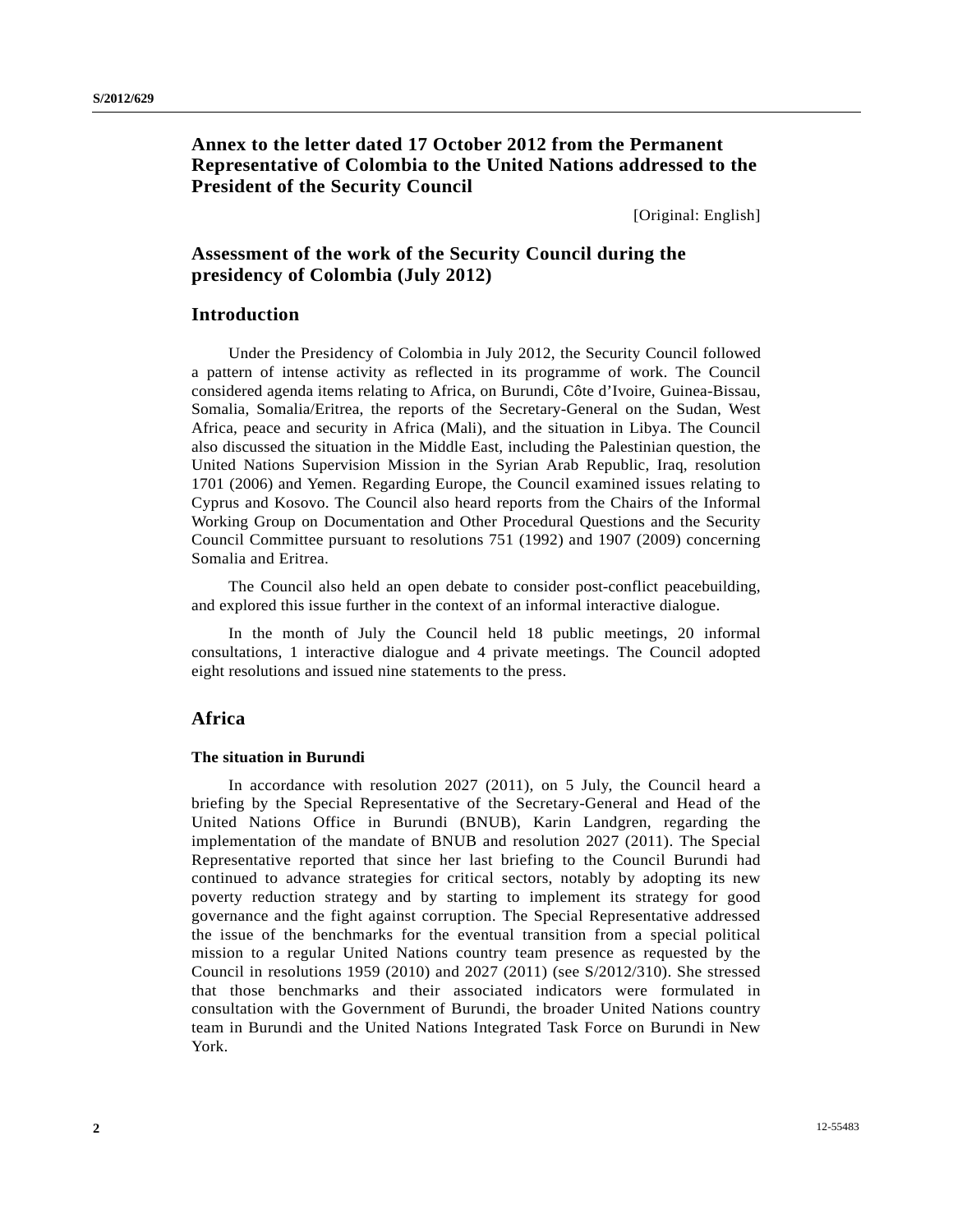At the same meeting, the Chair of the Burundi configuration of the Peacebuilding Commission and Permanent Representative of Switzerland, Paul Seger, and the Permanent Representative of Burundi, Herménégilde Niyonzima, addressed the Council.

 The briefing was followed by informal consultations. The members of the Council recognized the important progress made in Burundi and expressed concern regarding the fragility of some of those achievements. Council members underlined the importance of implementing the Secretary-General's benchmarks and in this regard, on 26 July, the President of the Security Council addressed a letter to the Secretary-General (S/2012/584) in which the Council expressed support for those benchmarks and looked forward to the provision by BNUB, within six months, of baseline data and assessments for each issue, including observations on timing, trends and the role of BNUB in its implementation.

### **Côte d'Ivoire**

 On 10 July, a private meeting was held at which the Council and the countries contributing troops and police forces to the United Nations Operation in Côte d'Ivoire (UNOCI) were briefed by the Special Representative of the Secretary-General for Côte d'Ivoire and Head of UNOCI, Albert Gerard Koenders, by teleconference.

 On 18 July, the Council received the thirtieth progress report of the Secretary-General on UNOCI (S/2012/506) and heard a briefing by the Special Representative. The Permanent Representative of Côte d'Ivoire, Youssoufou Bamba, also made a statement. The Special Representative focused his briefing on progress made in the restoration of peace and stability in Côte d'Ivoire since the end of the post-election crisis, the Secretary-General's recommendations for the renewal of the UNOCI mandate and the reduction of the military component of the mission. The Special Representative also mentioned the need to promote national reconciliation, and to address the underlying causes of the conflict, including the questions of land tenure and citizenship, and also to address the security situation in western Côte d'Ivoire.

 The members of the Council acknowledged the positive progress on peace and stability, and stressed the need to address the underlying causes of conflict, and to address cross-border threats in western Côte d'Ivoire, including the presence of illicit arms, which could affect the reconciliation process and have a destabilizing role in the subregion. Some members called for increased cooperation between the United Nations Mission in Liberia (UNMIL) and UNOCI, and between countries of the region in order to effectively address common security threats. On 26 July, the Council, by resolution 2062 (2012) decided to extend the mandate of UNOCI for 12 months, until 31 July 2013. The Council also decided to endorse the Secretary-General's recommendation for a reduction of the military component of the equivalent of one battalion, and kept the police component at 1,555 personnel. The Council also authorized the transfer of three armed helicopters from UNMIL to UNOCI, and extended until 31 July 2013 the authorization provided to the French forces in order to support UNOCI. Finally, the Council authorized UNOCI to provide assistance for the forthcoming local elections to the authorities of Côte d'Ivoire.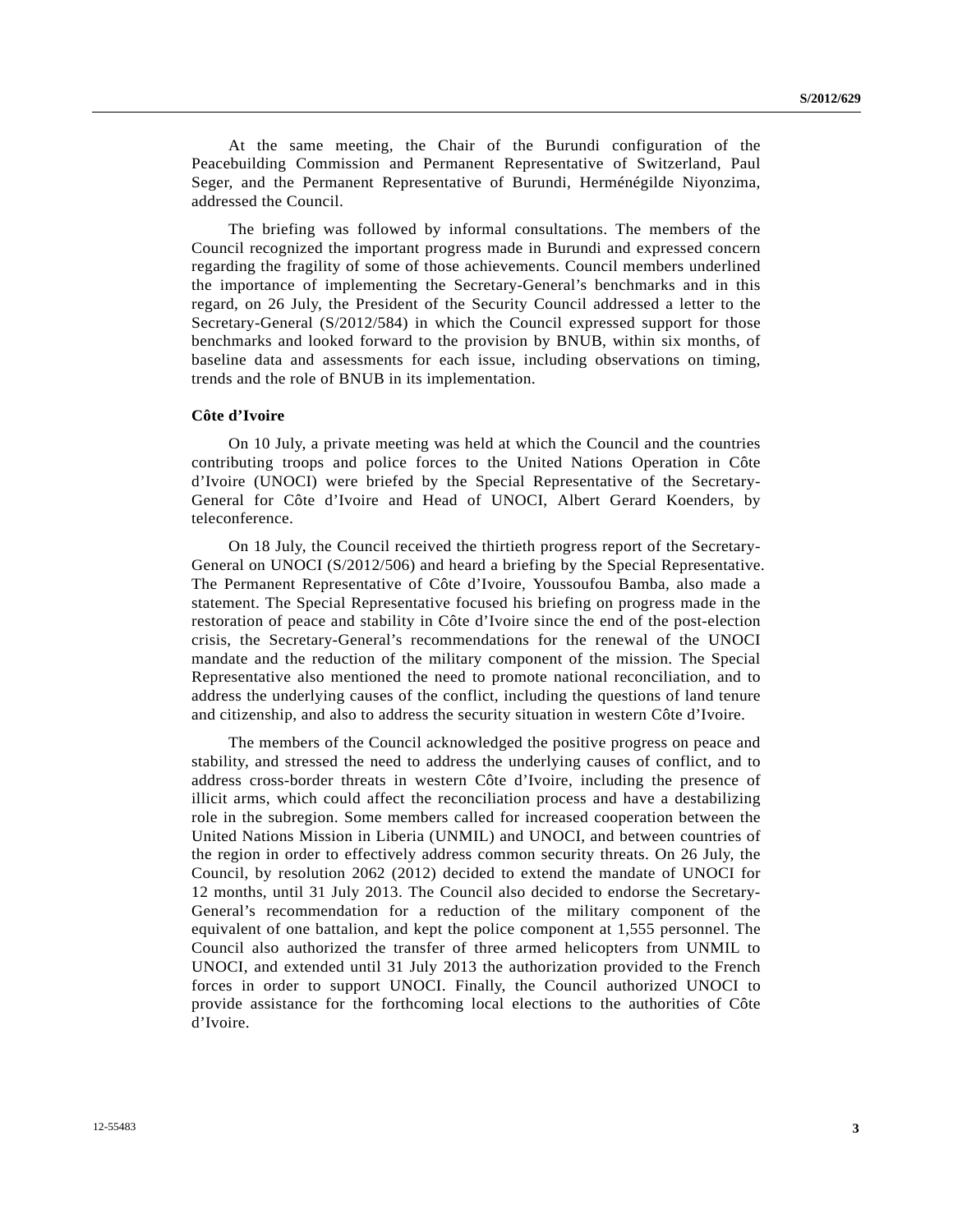#### **The situation concerning the Democratic Republic of the Congo**

 On 6 July, a press statement was adopted in which the Council condemned the attacks by the 23 March Movement (M23) on peacekeepers of the United Nations Organization Stabilization Mission in the Democratic Republic of the Congo (MONUSCO) in North Kivu on 5 July, called upon the Government of the Democratic Republic of the Congo to ensure that the perpetrators of such attacks were swiftly brought to justice, and reiterated its demand that M23 and all armed groups immediately cease all forms of violence.

 On 10 July, the Council was briefed in informal consultations by the Special Representative of the Secretary-General for the Democratic Republic of the Congo, Roger Meece, via videoconference, regarding the developments in the eastern provinces of the country, particularly in North Kivu. The Special Representative reported that the armed forces of the Democratic Republic of the Congo continued their operations against M23, and on the hostilities near Goma. He expressed concern at the dire humanitarian situation and the growing numbers of displaced people. He also mentioned the upcoming meeting of the International Conference on the Great Lakes Region, to be held on the sidelines of the African Union summit in Addis Ababa, where the situation in the eastern part of the Democratic Republic of the Congo would be discussed, as a positive sign of regional cooperation.

 The members of the Council exchanged views on the question and analysed the unfolding events, expressing concern at the deterioration of the situation and the need for a comprehensive approach to tackle the violence in the east of the Democratic Republic of the Congo. The members of the Council also highlighted the importance of cooperation among regional States, and expressed support for the activities of MONUSCO in the region.

 On 16 July, the Council released a statement to the press, in which it condemned the attacks by the M23 mutineers and expressed deep concern at the sharply deteriorating situation in North Kivu Province and the worsening of the humanitarian situation in the eastern part of the Democratic Republic of the Congo. The Council took note with interest of the report of the International Conference on the Great Lakes Region Regional Interministerial Extraordinary Meeting on the Security Situation in the Eastern Democratic Republic of the Congo, held on 11 July in Addis Ababa, and urged the Governments of the Democratic Republic of the Congo and Rwanda to fully implement bilateral and regional mechanisms in addressing insecurity in the east of the Democratic Republic of the Congo.

 On 30 July, the Council held informal consultations to continue its consideration of recent events in the eastern part of the Democratic Republic of the Congo particularly the situation in Rutshuru. The Special Representative briefed the Council via videoconference, and expressed concern on the deteriorating situation and the increasing actions of the M23 rebel group, affecting different regions of North Kivu. He addressed the activities and capabilities of the Democratic Republic of the Congo and the difficulties it faced in responding to the armed activities of the different rebel groups present in the east of the country, the role of MONUSCO and the international efforts to foster regional cooperation in support of the Government's efforts to resolve the current situation.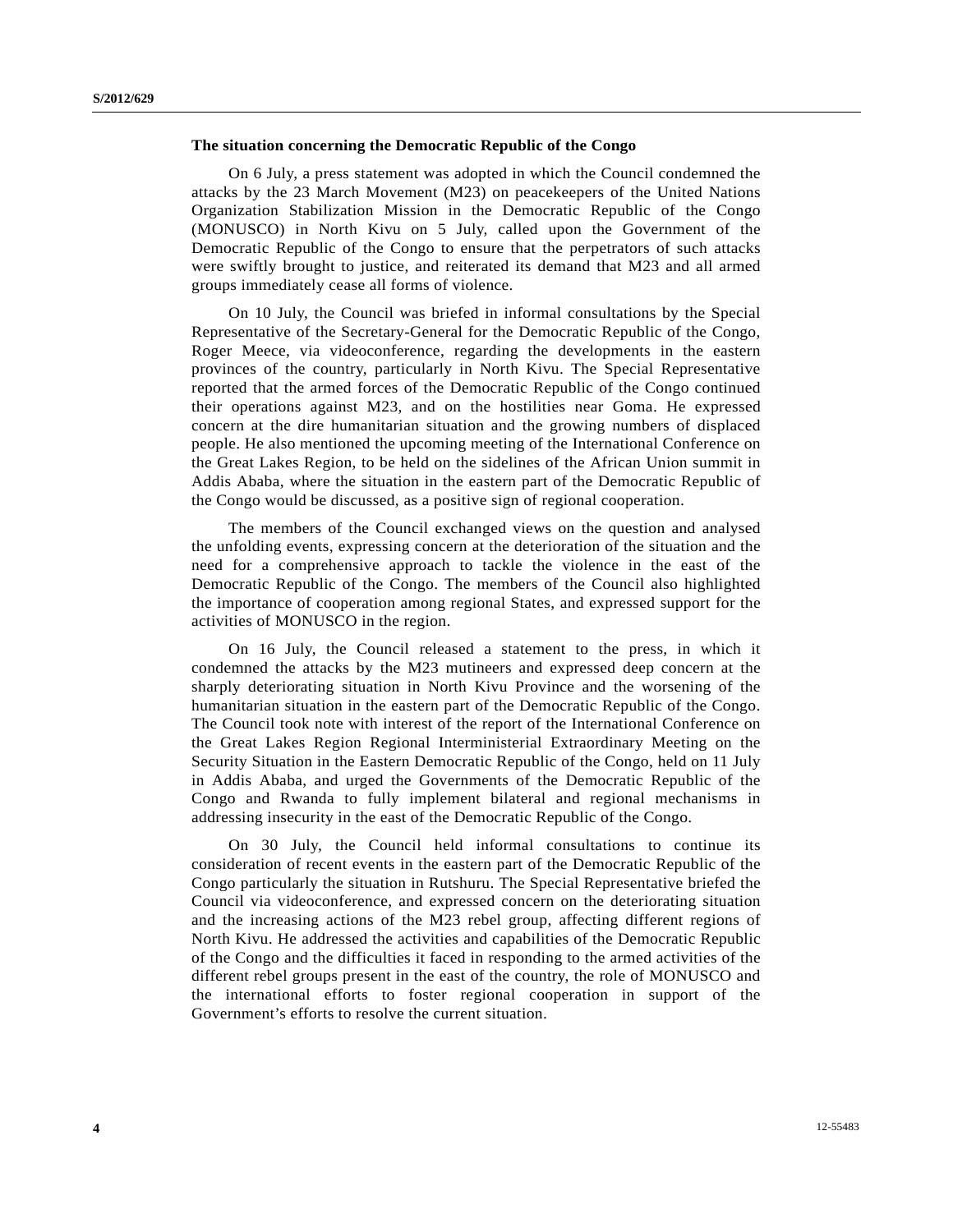### **The situation in Guinea-Bissau**

 On 26 July, the Council received the report of the Secretary-General on developments in Guinea-Bissau and on the activities of the United Nations Integrated Peacebuilding Office in that country (UNIOGBIS) (S/2012/554) and heard a briefing by the Special Representative of the Secretary-General and Head of UNIOGBIS, Joseph Mutaboba. The Permanent Representative of Brazil, Ambassador Maria Luiza Ribeiro Viotti, in her capacity as Chair of the Guinea-Bissau configuration of the Peacebuilding Commission; the Permanent Representative of Côte d'Ivoire, Ambassador Youssoufou Bamba, on behalf of the Economic Community of West African States (ECOWAS); and the Permanent Representative of Mozambique, Ambassador António Gumende, on behalf of the Community of Portuguese-speaking Countries, also participated in the meeting.

 The Special Representative of the Secretary-General reported on the main political developments and security situation in Guinea-Bissau since the adoption of resolution 2048 (2012) and reiterated the importance of promoting harmonized responses and finding a consensual and sustainable solution to the political crisis in Guinea-Bissau.

 Council members stressed the need for the restoration of constitutional order, in line with resolution 2048 (2012), and to maintain pressure on the coup leaders. Most Council members stressed the importance of achieving an inclusive and sustainable solution acceptable to all stakeholders in Guinea-Bissau. Similarly, they reiterated their call to develop a common strategy to find an expeditious solution to the crisis by coordinating international efforts in a consistent and harmonious manner. Several members of the Council emphasized the importance of United Nations leadership.

 On 30 July, the members of the Council issued a statement to the press recalling resolution 2048 (2012) and restating their demands for the full restoration of constitutional order in Guinea-Bissau, and called on all political actors and civil society to engage in a consensual, inclusive and nationally owned transition process and in a genuine dialogue. They encouraged ECOWAS and the Community of Portuguese-speaking Countries, in collaboration with the United Nations and the African Union, to support this process.

#### **The situation in Libya**

 On 2 July, the Council was briefed in informal consultations by the United Nations High Commissioner for Human Rights, Navi Pillay, regarding the human rights situation in Libya, during which she recognized progress in the country and the commitment of the national authorities to improve human rights institutions and policies and to work towards national reconciliation. Nevertheless, she expressed concern about reported cases of torture, arbitrary detentions, extrajudicial killings and discrimination. The members of the Council exchanged views on the human rights situation in the country and how the international community could better support national authorities to improve the situation.

 On 10 July, the Council issued a statement to the press, in which it welcomed the holding, on 7 July 2012, of the first national elections in Libya in nearly half a century. The Council congratulated the Libyan people on this occasion and commended their peaceful participation in the process.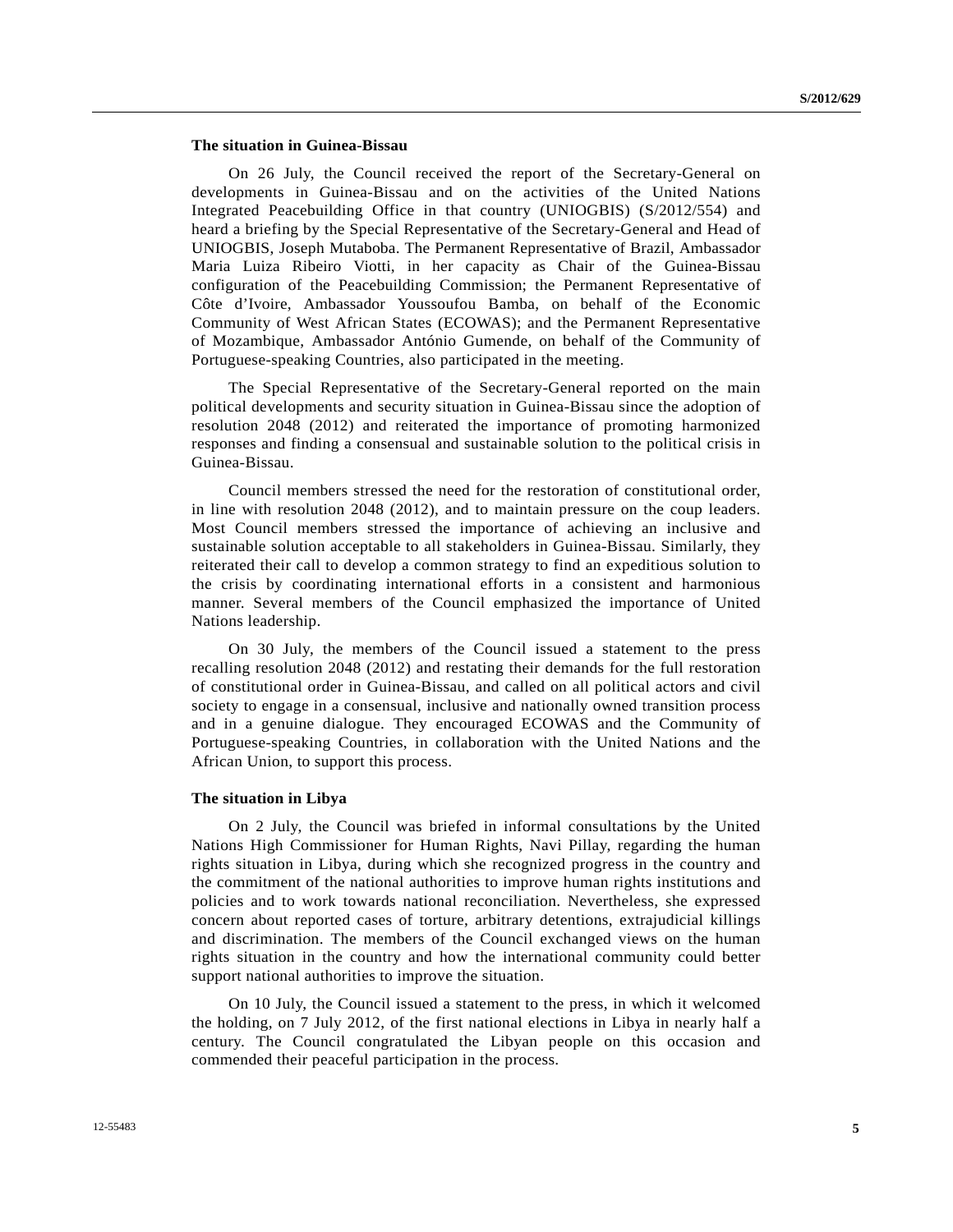On 18 July, a briefing was held, during which the Special Representative of the Secretary-General, Ian Martin, informed the Council of elections conducted in Libya on 7 July. He highlighted the extensive participation and the efforts made by the national institutions to achieve a transparent and inclusive electoral process. He also focused his presentation on future challenges, like the appointment of a new government, the adoption of the constitution, security sector reform and the strengthening of human rights institutions.

 In the informal consultations which followed, Council members discussed and welcomed the results of the electoral process, and exchanged views on possible future steps to consolidate the peaceful transition in the country. Council members discussed matters related to the formation of the new government, the adoption of the constitution, security institutions, border controls, human rights and national reconciliation, among others. Some delegations expressed concern over the human rights situation and the rule of law in Libya. One delegation called on NATO to conduct an investigation into incidents which led to civilian casualties during its military operation in that country.

### **Security Council Committee pursuant to resolutions 751 (1992) and 1907 (2009) concerning Somalia and Eritrea**

 On 24 July, Ambassador Hardeep Singh Puri, in his capacity as Chair of the Committee pursuant to resolutions 751 (1992) and 1907 (2009) concerning Somalia and Eritrea, presented the Committee's 120-day report. In his briefing, he referred, inter alia, to the main elements included in the final reports of the Monitoring Group on Somalia and Eritrea. The Council was also briefed by the Special Representative of the Secretary-General, Augustine Mahiga, on the progress made in the political process and the security situation in Somalia in the last phase of the transition.

 The members of the Council agreed on the importance of implementing the road map and of ending the transition within the established deadlines. They stressed the importance of advancing the implementation of the remaining tasks, especially those related to the National Constituent Assembly, the adoption of the Constitution and the selection of members of the Somali Federal Parliament. Similarly, they recognized the need to continue to support Somalia and to adopt measures against those who undermine the peace and reconciliation process. Some members expressed concern about the continued violations of the general arms embargo reported by the Monitoring Group on Somalia and Eritrea and stressed the importance of achieving full implementation of resolutions 751 (1992) and 1907 (2009) and giving due attention to the information provided by the Group with regard to the potential diversion of humanitarian aid.

 On 25 July, the Council adopted resolution 2060 (2012), by which it extended the mandate of the Monitoring Group on Somalia and Eritrea established pursuant to resolution 1558 (2004) for a period of 13 months, until 25 August 2013. The Council also decided to extend for a period of 12 months the humanitarian exemption to the obligations imposed on Member States in paragraph 3 of resolution 1844 (2008).

 The same day, the members of the Council issued a statement to the press, in which they welcomed the progress on the road map and its associated agreements, the publication of the new draft Constitution and the selection of the 825 members of the National Constituent Assembly, which was convened on 25 July. The Council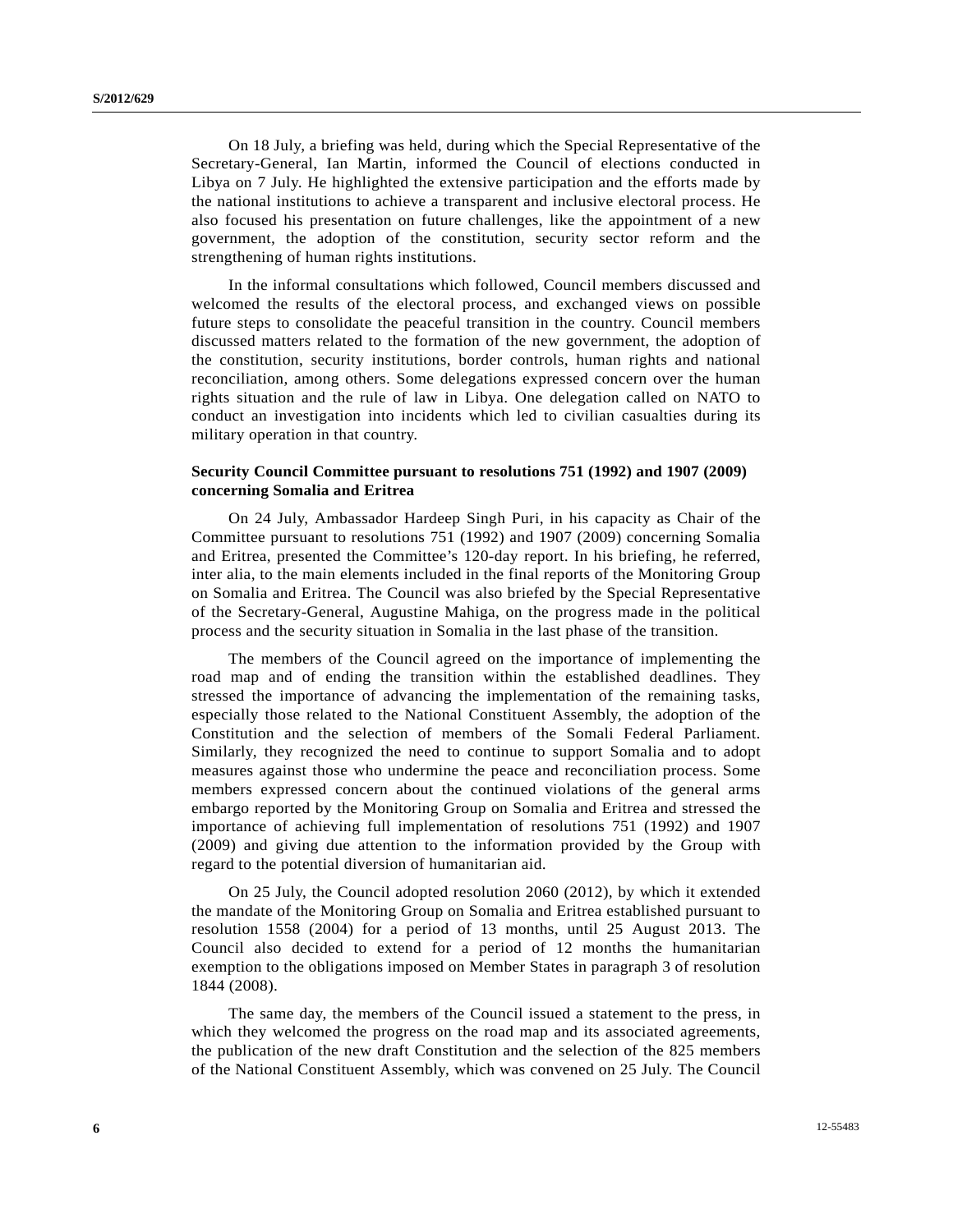also urged the Transitional Federal Institutions and the road map signatories to redouble their efforts to complete the road map tasks, and to show tangible progress on their commitments in a timely and effective manner. The members of the Council stressed the need for improved financial transparency and management to help lay the groundwork for better economic and social development in Somalia.

### **Reports of the Secretary-General on the Sudan**

 On 3 July, the Council was briefed in informal consultations by the United Nations High Commissioner for Human Rights on the human rights situation in the Sudan and South Sudan. The High Commissioner addressed the national shortcomings and challenges, as well as the impact of the ongoing tensions between the two countries on the enjoyment of human rights by the civilian population, including restrictions on civil and political rights and reports of violence against women and children, and limited humanitarian access.

 Also on 3 July, the Council held informal consultations on the United Nations Mission in South Sudan (UNMISS). The Special Representative of the Secretary-General for South Sudan and Head of UNMISS, Hilde F. Johnson, briefed the Council on the eve of the first anniversary of the independence of South Sudan and the establishment of UNMISS. The Special Representative informed the Council on progress made by the Government of South Sudan, and on the implementation of the UNMISS mandate, and she also stressed critical areas where more work was required to guarantee sustainable peace in the country. The members of the Council exchanged views on the situation in South Sudan.

 On 5 July, the Council unanimously adopted resolution 2057 (2012), by which it extended the UNMISS mandate until 15 July 2013.

 On 10 July, the Council held consultations on the implementation of resolution 2046 (2012). The Council was briefed by the Under-Secretary-General for Peacekeeping Operations, Hervé Ladsous, who reported that no significant hostilities had arisen and that the inflammatory rhetoric had decreased, and stated that the situation remained tense between the two countries. He also said that progress had been obtained, as the Abyei Joint Oversight Committee had agreed the terms of reference for the Joint Military Observer Committee, emphasizing that all mechanisms and decisions included in the Agreement of 20 June 2011 must be implemented. He also said that the two countries had committed themselves to immediately deploy their national monitors to the temporary headquarters of the Joint Border Verification and Monitoring Mechanism in Assosa, Ethiopia, although the deployment had not yet occurred.

 The members of the Council recognized the progress made but they reiterated their concern regarding the slow implementation of the African Union road map and resolution 2046 (2012). They also stressed the need for the prompt establishment of the safe demilitarized border zone and the Joint Border Verification and Monitoring Mechanism.

 On 18 July, a private meeting was held at which the Council and the countries contributing troops and police forces to the African Union-United Nations Hybrid Operation in Darfur (UNAMID) received a briefing by the Director of the Africa I Division of the Department of Peacekeeping Operations, Margaret Carey.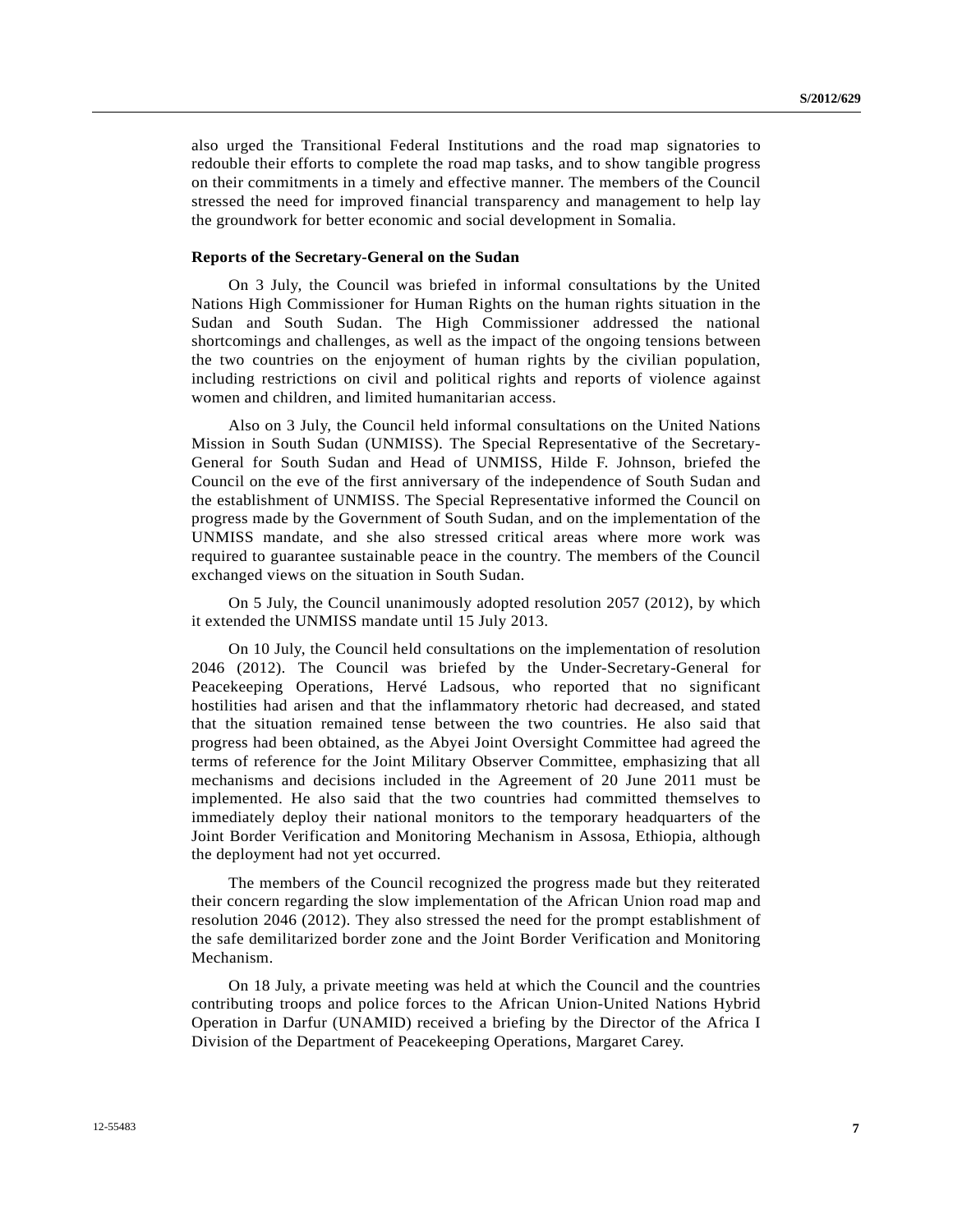On 24 July, the Council held a briefing on the report of the Secretary-General on UNAMID (S/2012/548). The Joint Special Representative of the African Union and the United Nations, Ibrahim Gambari, briefed the Council on the situation in Darfur and the implementation of the mandate of UNAMID. He highlighted recent key developments related to the political and security situation in the region, particularly the implementation of the Doha Document for Peace in Darfur. In the informal consultations that followed the briefing, the members of the Council exchanged views on the situation in Darfur and analysed the unfolding events.

 On 26 July, the Council was briefed in informal consultations by the Special Envoy of the Secretary-General for the Sudan and South Sudan, Haile Menkerios, on recent developments in the implementation of resolution 2046 (2012). He described the ongoing negotiations within the time frame established in the resolution, and said that the negotiators had been focused on security issues, although steps had been taken on the other pending issues. The Council members stressed the importance of the achievements made so far, and the need to secure progress in the implementation of all elements of resolution 2046 (2012).

 On 31 July, the Council adopted resolution 2063 (2012), by which it extended the UNAMID mandate for an additional period of 12 months. The resolution was adopted by 14 votes, with 1 abstention.

#### **Peace and security in Africa (Mali)**

 On 5 July, the Council, under the item "Peace and security in Africa", unanimously adopted resolution 2056 (2012) regarding the situation in Mali, in which it addressed different aspects of the current crisis in the country, including the restoration of constitutional order and the threats to Mali's territorial integrity, while expressing full support to all efforts made by the transitional authorities of Mali, with the support of ECOWAS, the African Union, neighbouring and other countries in the region and the United Nations to resolve the country's multiple challenges.

#### **West Africa**

 On 11 July, the Council received the report of the Secretary-General on the activities of the United Nations Office for West Africa (UNOWA) for the period from 1 January to 30 June 2012 (S/2012/510) and heard a briefing by the Special Representative of the Secretary-General and Head of UNOWA, Said Djinnit. The Council was also briefed by the Executive Director of the United Nations Office on Drugs and Crime, Yuri Fedotov. The Special Representative referred to the fragile situation in the subregion, given the political instability in Mali and Guinea-Bissau, as well as the precarious security situation and the need to address cross-border and cross-cutting threats. He referred to the continuing deterioration of the humanitarian situation in the broader Sahel region and stressed the need to develop a common and comprehensive strategy on the region.

 The Executive Director of the United Nations Office on Drugs and Crime reported that transnational organized crime and illicit drug trafficking had increased in West Africa. He indicated that West Africa was no longer exclusively a transit route of illicit drugs to Europe and other regions, but had also become a final destination. He considered it necessary to allocate more resources to prevention and treatment for drug users, and expressed his concern with the growing threats of terrorism, piracy and other criminal activities in the region.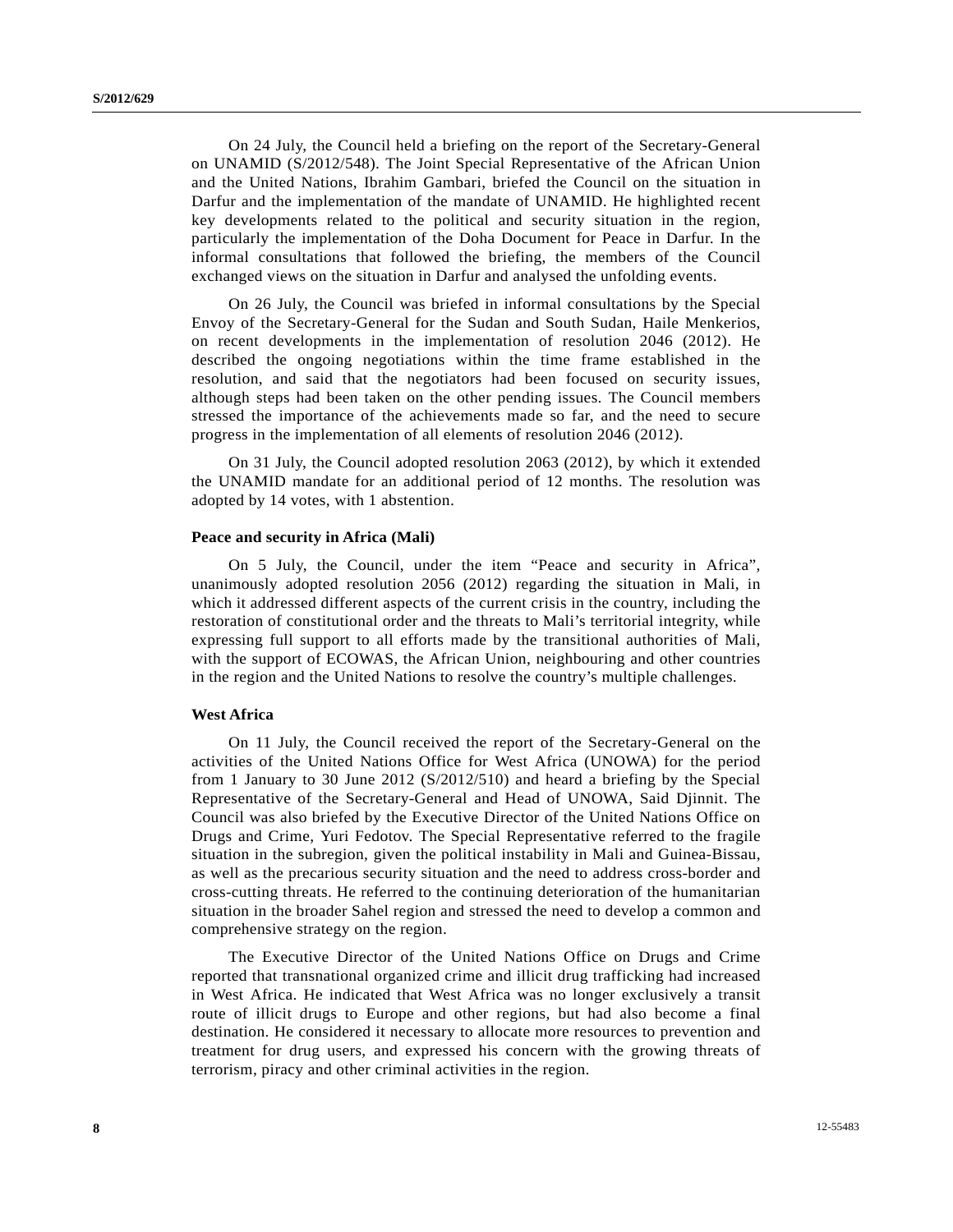The Council members acknowledged the fragile and precarious situation affecting the subregion, and expressed concern about possible setbacks on recent peace and stability gains. Several members affirmed the importance of continuing to strengthen national capacities to address cross-border threats through regional initiatives. Several members urged UNOWA to continue supporting countries in the region during elections to be held in 2012. They also expressed concern over the deteriorating humanitarian and security situation in the Sahel, and called for the adoption of a comprehensive strategy to address these challenges.

## **Europe**

#### **United Nations Peacekeeping Force in Cyprus**

 On 5 July, a private meeting was held at which the Council and the countries contributing troops and police forces to the United Nations Peacekeeping Force in Cyprus (UNFICYP) received a briefing by the Special Representative of the Secretary-General and Head of UNFICYP, Lisa Buttenheim.

 On 10 July, the Council held closed consultations to examine the report of the Secretary-General concerning UNFICYP (S/2012/507). The Special Representative and the Special Adviser to the Secretary-General on Cyprus, Alexander Downer, briefed the Council by videoconference. The Special Representative stressed that active engagement by both sides with UNFICYP on military confidence-building measures could improve the security situation, and she stressed the need to avoid the re-emergence of tension, particularly in relation to the recent discovery of energy resources off the coast of Cyprus. While noting that the situation in the buffer zone remained calm and stable, she expressed concern at the continuing threat posed by mines in Cyprus, and recalled that there was no official ceasefire. The Special Adviser reported that there was no agreement between the parties on the way forward in the negotiating process, and that the Turkish Cypriots had expressed the view that, while Cyprus presided over the European Union, there would be no guarantees that the dialogue would continue. He reported that the technical committees had come back into activity willingly and that both parties had appointed their respective focal points for each topic.

 Council members welcomed the resumption of activities of the technical committees; they recognized the importance of advancements in demining. They welcomed the important role of UNFICYP on the ground, and supported the Secretary-General's recommendation to extend its mandate.

 On 19 July, the Council adopted resolution 2058 (2012), by which it extended the United Nations peacekeeping presence in Cyprus until 31 January 2013. The resolution was adopted by 13 votes, with 2 abstentions.

#### **United Nations Interim Administration Mission in Kosovo**

 On 17 July, the Council held closed consultations on the United Nations Interim Administration Mission in Kosovo (UNMIK). The Under-Secretary-General for Peacekeeping Operations informed the Council about some violent events reported by the international press, including a violent act on 6 July which resulted in the assassination of a Serbian couple that had recently returned to Kosovo. The members of the Council deplored those violent acts and expressed confidence that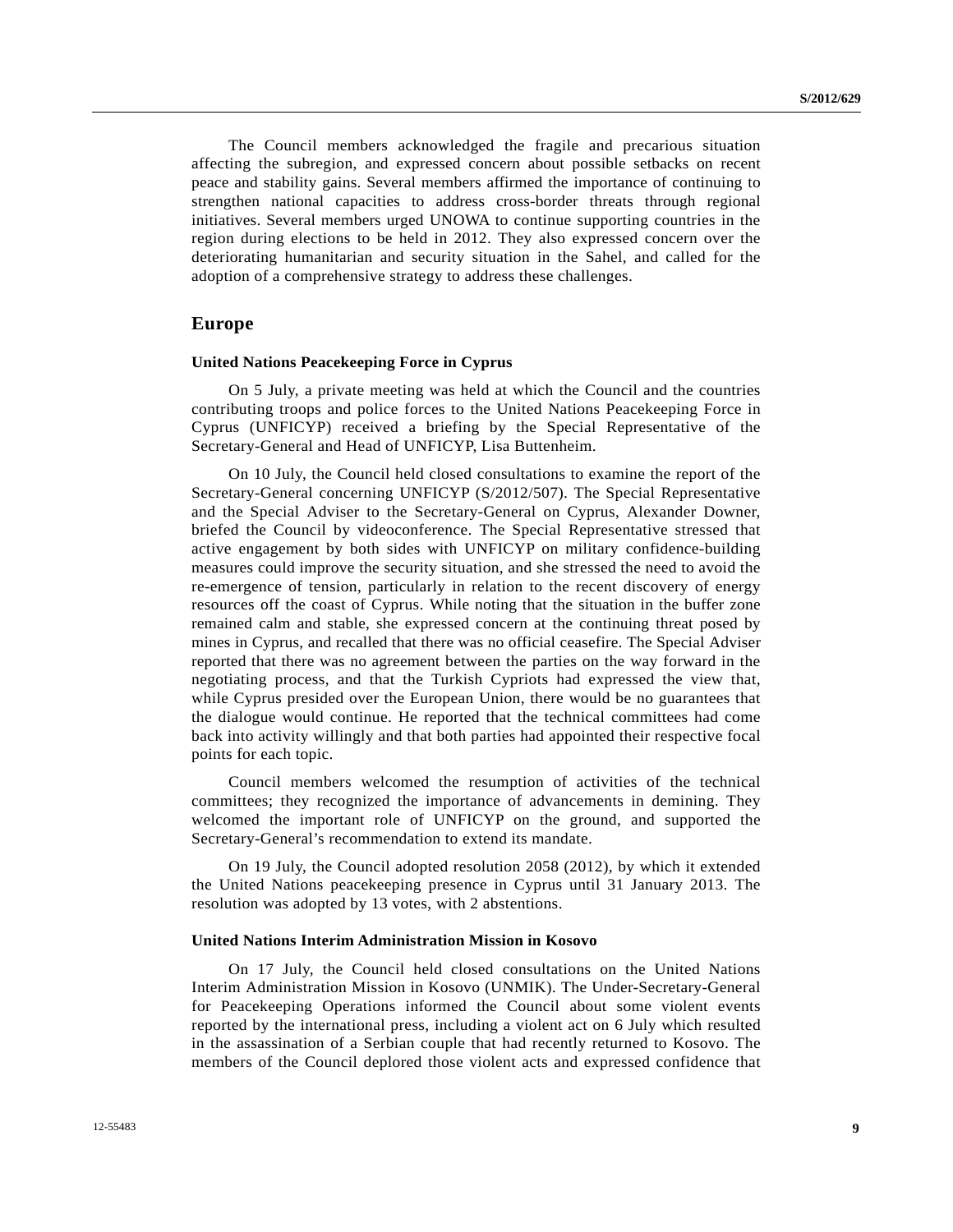the authorities would investigate swiftly and fully the incident to identify and bring to justice those responsible. They also regretted alleged incidents of ethnic violence and acknowledged that those incidents contributed to greater tensions. The Council agreed on the importance of having detailed and reliable information of events on the ground.

### **Terrorist attack in Bulgaria**

 On 19 July, the President of the Security Council issued a statement to the press, condemning in the strongest terms the terrorist attack that occurred in Bulgaria on 18 July causing several deaths and numerous injuries to Israeli and Bulgarian citizens. The members of the Council reaffirmed that terrorism in all its forms and manifestations constitutes one of the most serious threats to international peace and security. They reiterated their determination to combat all forms of terrorism, in accordance with the Council's responsibility under the Charter of the United Nations, and they underlined the need to bring perpetrators, organizers, financiers and sponsors of this reprehensible act of terrorism to justice.

## **Asia**

### **The situation concerning Iraq**

 On 19 July, the Council was briefed at an open meeting by the Special Representative of the Secretary-General for Iraq and Head of the United Nations Assistance Mission for Iraq (UNAMI), Martin Kobler. He introduced to the Council the third report of the Secretary-General pursuant to paragraph 6 of resolution 2001 (2011) (S/2012/535). The Permanent Representative of Iraq also participated in the meeting. In his remarks, the Special Representative highlighted the key role played by the United Nations Mission in Iraq, stressing that there is still much to be done to improve the political, economic and social situation in Iraq. He also commended Iraq's progress over the past year, but advised that the political stalemate could hamper progress in the country's development. On Camp Ashraf, he expressed concern about the delay in the relocation of its residents to Camp Hurriya, prior to their resettlement to third countries. He urged the Camp Ashraf residents to cooperate with the Iraqi authorities and to relocate. He also called on Member States to offer resettlement to eligible former Camp Ashraf residents.

 The Permanent Representative of Iraq to the United Nations, Ambassador Hamid al-Bayati, stated that the Iraqi authorities continued to make intensive efforts to resolve the current political deadlock, and were seeking to bridge the diverse political views and avoid discrimination. Concerning Iraq's remaining obligations related to Kuwait in compliance with Security Council resolutions, he said that his country remained committed to settling all unresolved issues with Kuwait, through friendly relations and negotiations.

 During the closed consultations that followed, Council members exchanged views on the situation in Iraq and the extension of the mandate of UNAMI. They described as fragile the overall political situation in Iraq, reiterated that the National Conference must be convened as soon as possible, and pointed out that security continued to be a big challenge to be addressed.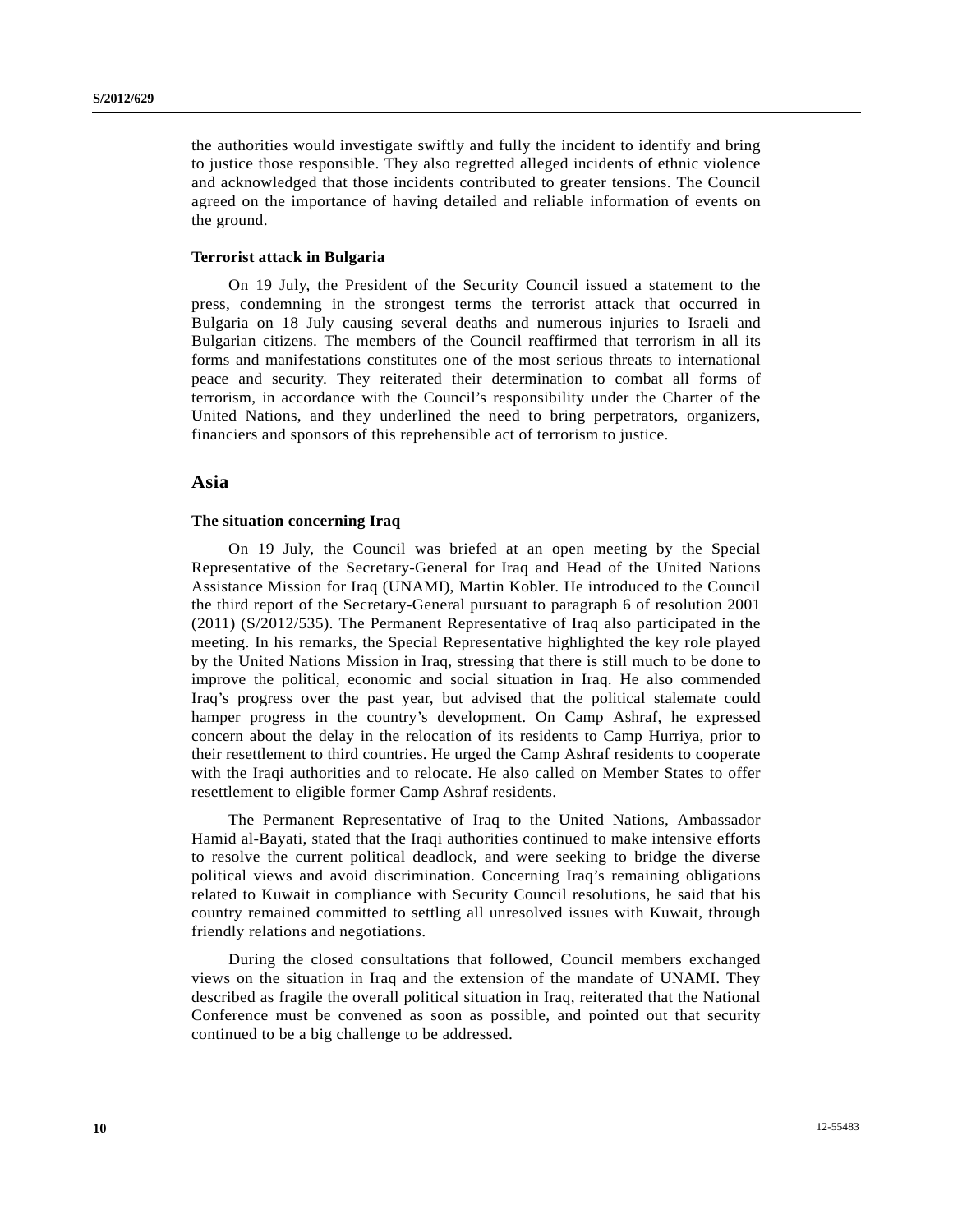On 25 July, the Council unanimously adopted resolution 2061 (2012), by which it extended the UNAMI mandate for one year.

### **The situation in the Middle East, including the Palestinian question**

 On 2 July, the Council was briefed in closed consultations by the United Nations High Commissioner for Human Rights on the human rights situation in the Syrian Arab Republic. She described the situation as critical and deplored the continuing use of helicopters and heavy artillery against civilians. She complained that the Syrian Arab Red Crescent had faced difficulties in providing humanitarian assistance to those who needed it most. She also denounced the arbitrary arrest and detention of several thousand persons by the Government as well as kidnapping and abducting civilians and security personnel, and other forms of human rights abuses and violations.

 On 10 July, a private meeting was held at which the Council and the countries contributing troops and police forces to the United Nations Supervision Mission in the Syrian Arab Republic (UNSMIS) received a briefing by the Under-Secretary-General for Peacekeeping Operations.

 On 11 July, the Council held closed consultations at which the Joint Special Envoy of the United Nations and the League of Arab States, Kofi Annan, briefed the Council via videoconference. The Under-Secretary-General for Peacekeeping Operations also briefed the Council.

 The Joint Special Envoy called for joint and sustained pressure by the Council on the parties and the possibility of consequences for non-compliance. Concerning the outcome of the Action Group meeting held in Geneva on 30 June, he said that the Group called for comprehensive implementation of the six-point plan and resolutions 2042 (2012) and 2043 (2012) and urged all parties to recommit themselves to a sustained cessation of armed violence in all its forms immediately and without waiting for the actions of others. The Group had also agreed on the "principles and guidelines for a Syrian-led transition", and that any transition should include a transitional governing body built on the basis of mutual consent with full executive powers aimed at creating a neutral environment where a transition could take place. He urged everyone to work together to ensure the full commitment of the parties in word and deed. He referred to his visit to the region. In Damascus he addressed matters directly to President Bashir al-Assad. While in Tehran he consulted with the Government of the Islamic Republic of Iran. He also visited Iraq. He expressed his intention to continue further regional consultations, including with Saudi Arabia. He also informed the Council that the Deputy Joint Special Envoy, Nasser Al-Kidwa, attended a meeting of the opposition groups in Cairo.

 The Under-Secretary-General presented the report of the Secretary-General on the implementation of resolution 2043 (2012). He indicated that the parties continued to pursue a military response to the crisis. Consequently the effectiveness of UNSMIS would need to be reviewed. On 15 June, UNSMIS suspended its activities, owing to an intensification of armed violence across the Syrian Arab Republic which limited its ability to carry out its mandate. The Under-Secretary-General said that, on the basis of UNSMIS experience to date and in the context of large-scale violence on the ground, the Secretary-General recommended a mission that would focus on activities useful in building support for the Joint Special Envoy's efforts. It would be redeployed to Damascus. A reduced military observer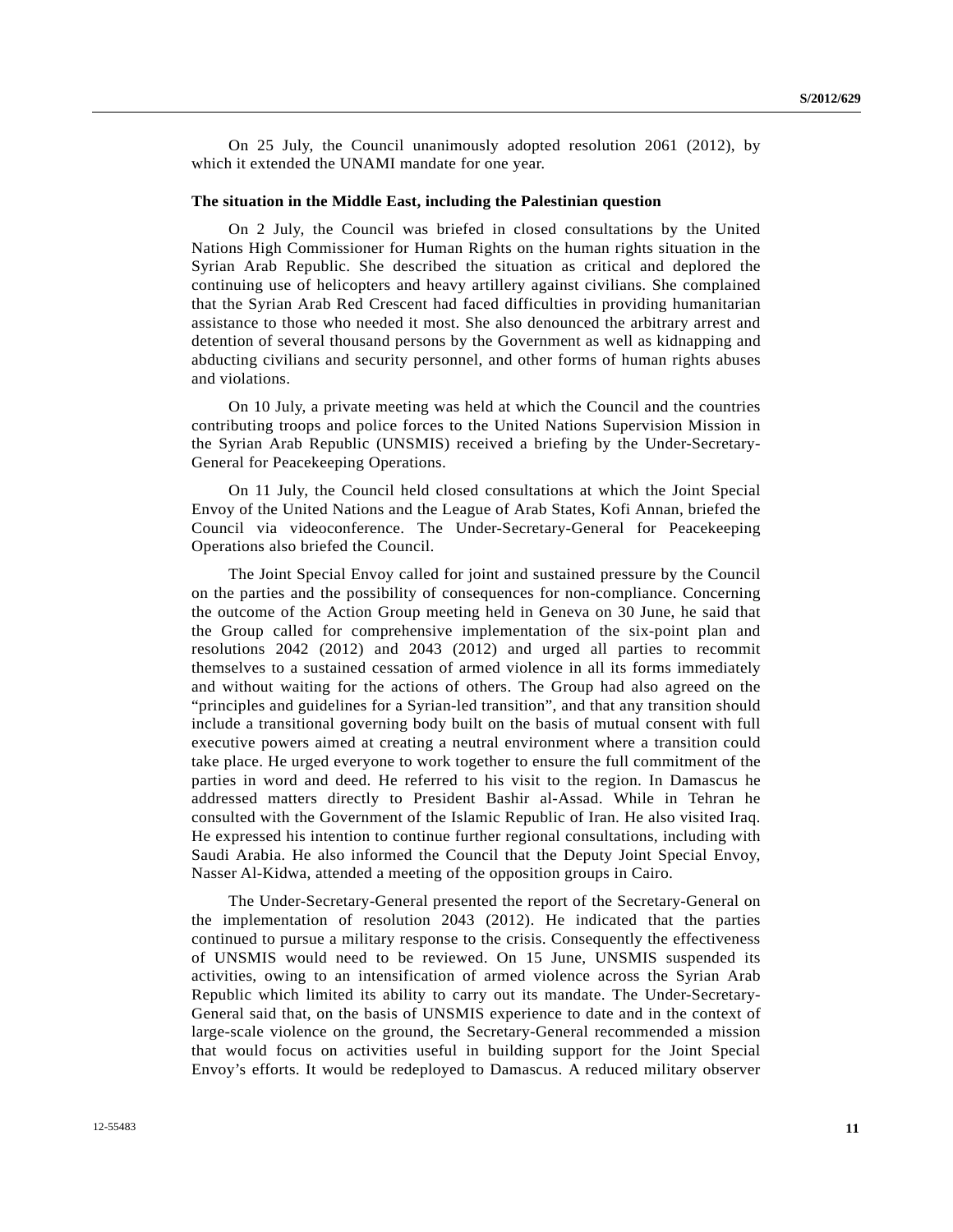component would support civilian-led activities and conduct visits to incident sites to carry out fact-finding and verification tasks.

 Members of the Council referred to the Action Group meeting in Geneva and its final communiqué. Two draft resolutions were introduced.

 On 19 July, a draft text (S/2012/538), submitted by France, Germany, Portugal, the United Kingdom of Great Britain and Northern Ireland and the United States of America, was not adopted owing to the negative votes of two permanent members. The text received 11 votes in favour and 2 against, with 2 abstentions.

 On 20 July, the Council unanimously adopted resolution 2059 (2012), by which it renewed the mandate of UNSMIS for a final period of 30 days, called upon the parties to ensure the safety of UNSMIS personnel and expressed its willingness to renew the mandate of UNSMIS thereafter only in the event that the Secretary-General reported and the Security Council confirmed the cessation of the use of heavy weapons and a reduction in violence by all sides sufficient to allow UNSMIS to fulfil its mandate.

 On 2 July, the Council held closed consultations and was briefed by the United Nations High Commissioner for Human Rights on the situation in the occupied Palestinian territory and Gaza. She mentioned that Israel's blockade of the Gaza Strip, which had entered its sixth year, was causing severe limitations on basic rights, had nearly eliminated prospects for Gaza's economic development and had created an unnecessary dependency on humanitarian assistance. At the same time, she condemned the indiscriminate rocket firing from Gaza as a blatant violation of international law. Regarding the steady expansion of Israeli settlements in the West Bank, including East Jerusalem, she indicated that such actions were clearly prohibited by international law. She expressed concern regarding violence perpetrated by Israeli settlers against Palestinians and their property. She referred to discriminatory policies such as two separate legal systems, two separate infrastructures and a series of movement restrictions that apply only to Palestinians. She pointed out that the treatment and conditions of Palestinians imprisoned or detained by Israel merited attention from the international community.

 Some members of the Council condemned the expansion of Israeli settlements as illegal under international law, and some also condemned the firing of rockets from Gaza. Some members of the Council expressed the urgent need for a genuine dialogue between the parties.

 On 25 July, the Council held the quarterly open debate on the situation in the Middle East, including the Palestinian question. The Special Coordinator for the Middle East Peace Process and Personal Representative of the Secretary-General, Robert Serry, briefed the Council on recent developments in the region. He indicated that June was characterized by quiet direct exchanges between the parties in an attempt to reach agreement on a package of measures that would create an environment conducive to restarting talks and pave the way for high-level contacts. He said that Quartet envoys had remained in close contact with each other and the parties and that there had been a number of high-level visits. He expressed his concern over new settlement announcements since this represented a further violation of Israel's obligations under the road map. The Special Coordinator advised that time was running out for the establishment of a Palestinian State living side-by-side in peace and security with Israel. He encouraged the parties to make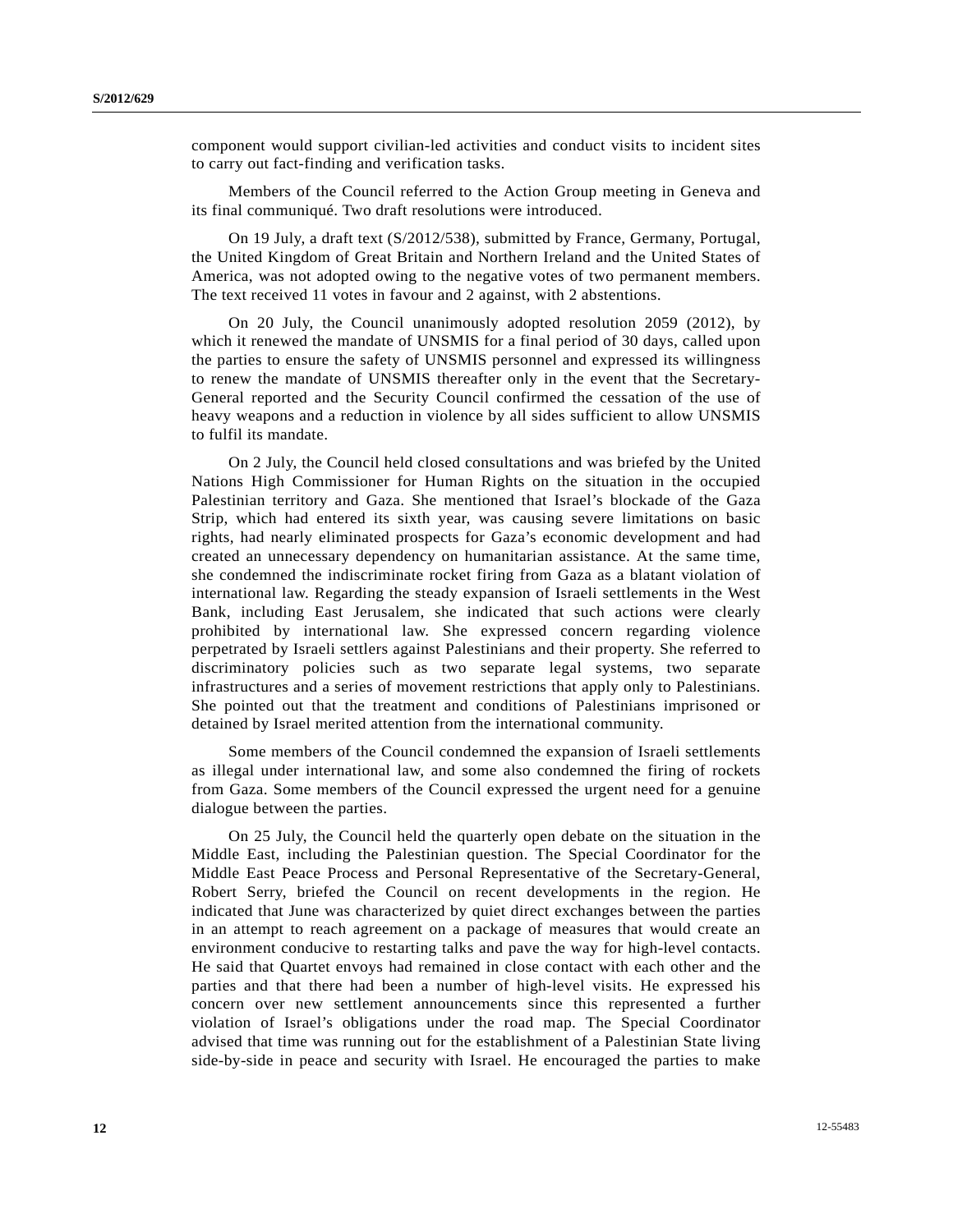every effort to overcome obstacles and take the necessary steps to enable an environment conducive to serious engagement.

 Referring to regional events, the Special Coordinator reiterated his concerns about the violence in the Syrian Arab Republic and the rising death toll, and also the continuing human rights abuses and growing humanitarian needs. He recalled that on 19 July 2012 the Department of Peacekeeping Operations had reported incursions and operations of armed Syrian security forces inside the area of operation of the United Nations Disengagement Observer Force, noting that these actions violated the Agreement of Disengagement between the Israeli and Syrian forces. He mentioned several incidents in different parts of Lebanon linked directly or indirectly to the crisis in the Syrian Arab Republic. He welcomed the commitment of the country's leaders to safeguarding Lebanon from the impact of regional tensions.

 The members of the Council, the Permanent Observer of Palestine, the Deputy Permanent Representative of Israel, the Chair of the Committee on the Exercise of the Inalienable Rights of the Palestinian People and 22 more delegations took part in the debate.

 Member States stressed the importance of resuming Israeli-Palestinian dialogue and negotiations. Some members condemned the construction of settlements in the Occupied Palestinian Territories. Certain members called for vigorous diplomatic action to attain lasting peace in the region based on a two-State solution, and building upon previous agreements and obligations. Various members emphasized the Quartet's role in supporting the parties in their efforts to achieve a comprehensive, just and lasting peace in the Middle East.

#### **Yemen**

 On 17 July, the Council was briefed during closed consultations by the Special Adviser to the Secretary-General on Yemen, Jamal Benomar. He presented the first report of the Secretary-General pursuant to resolutions 2051 (2012) and 2014 (2011). He indicated that the situation remained highly complex, owing mainly to a grave humanitarian situation, an insurgency extending its control in the north, growing separatist trends and associated armed groups in the south, and the growing threat of terrorist groups.

 He expressed concern over the challenges facing the political transition as a result of differences among the parties. He underlined that national unity would work only if all parties in the transition agreement were ready to leave their differences behind and work together towards a common goal. He said that the Transition Agreement reached in November 2011 outlined four major steps, namely, (1) an inclusive preparatory process for a national dialogue conference; (2) the holding of a national dialogue; (3) the translation of the results of the dialogue into a new constitution; and (4) the holding of general elections under the new constitution.

 Members of the Council commended the efforts of the Special Adviser. They also concurred that the situation in Yemen still posed serious challenges to peace and security in the region. They praised efforts made by the Government of Yemen, in particular by President Abdrabuh Mansour Hadi Mansour, that had led to significant gains against Al-Qaida in the Arabian Peninsula.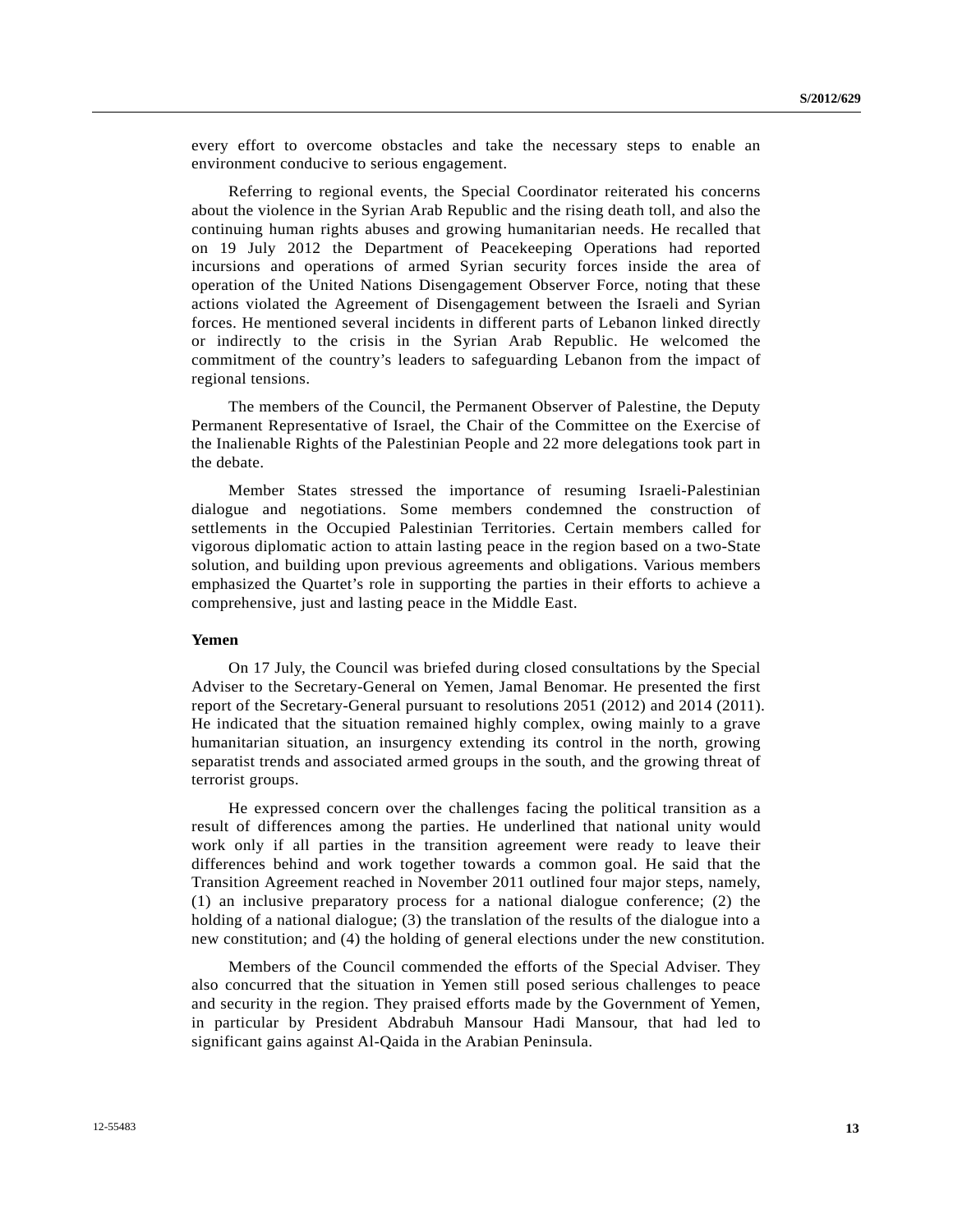#### **Resolution 1701 (2006): United Nations Interim Force in Lebanon**

 On 17 July, the Council was briefed in informal consultations by the Special Coordinator of the Secretary-General for Lebanon, Derek Plumbly, and by the Under-Secretary-General for Peacekeeping Operations on the implementation of resolution 1701 (2006).

 The Special Coordinator emphasized the important role that the United Nations Interim Force in Lebanon (UNIFIL) played in maintaining the calm along the Blue Line. He stressed that Palestinian commemoration events, which in past years were marked by serious incidents, were conducted peacefully. He pointed out that the Israel Defense Forces continued their occupation of part of the village of Ghajar and the adjacent area north of the Blue Line, in violation of resolution 1701 (2006). He underlined that there were isolated obstructions to the freedom of movement of UNIFIL, which on one occasion (10 April) had endangered the safety and security of UNIFIL personnel, causing minor injuries to one UNIFIL staff member. He stressed the need for all parties to fully respect the sovereignty and the territorial integrity of Lebanon, in accordance with resolutions 1559 (2004), 1680 (2006) and 1701 (2006).

 Council members welcomed the initiative taken by President Michel Sleiman of reconvening the National Dialogue. They also commended his efforts and those of other leaders from across the political spectrum to control any political or sectarian tension that might affect Lebanon because of the ongoing crisis in the Syrian Arab Republic. Some members stressed the need for all parties to fully respect the sovereignty and the territorial integrity of Lebanon.

 After the meeting, the Council issued a statement to the press in which it emphasized the need to move forward on all outstanding issues in implementation of resolution 1701 (2006) and other relevant resolutions. The members welcomed President Sleiman's initiative in reconvening the National Dialogue and looked forward to the continuation of this process. They underlined the importance of full respect for Lebanon's sovereignty, unity and territorial integrity and the authority of the Lebanese State in accordance with Security Council resolutions.

#### **Afghanistan**

 On 23 July, the Council issued a statement to the press welcoming the Tokyo Conference on Afghanistan held on 8 July and its conclusions (see S/2012/532). The Council commended the notable progress achieved by Afghanistan with the steadfast support of the international community in the past years and reiterated its support for the decision agreed in Bonn to implement a decade of transformation (2015-2024), during which Afghanistan would consolidate its sovereignty through strengthening a fully functioning, sustainable State in the service of its people. The members of the Council, recognizing the challenges ahead for Afghanistan, welcomed the generous pledges totalling over \$16 billion until 2015, made by the international community during the Tokyo Conference. The members of the Council also welcomed the adoption of the Tokyo Mutual Accountability Framework in which the Government of Afghanistan and the international community reaffirmed their mutual commitments. The members of the Council also recognized the increasing role of the neighbouring and regional countries, as well as new partners for sustainable development of Afghanistan and the entire region.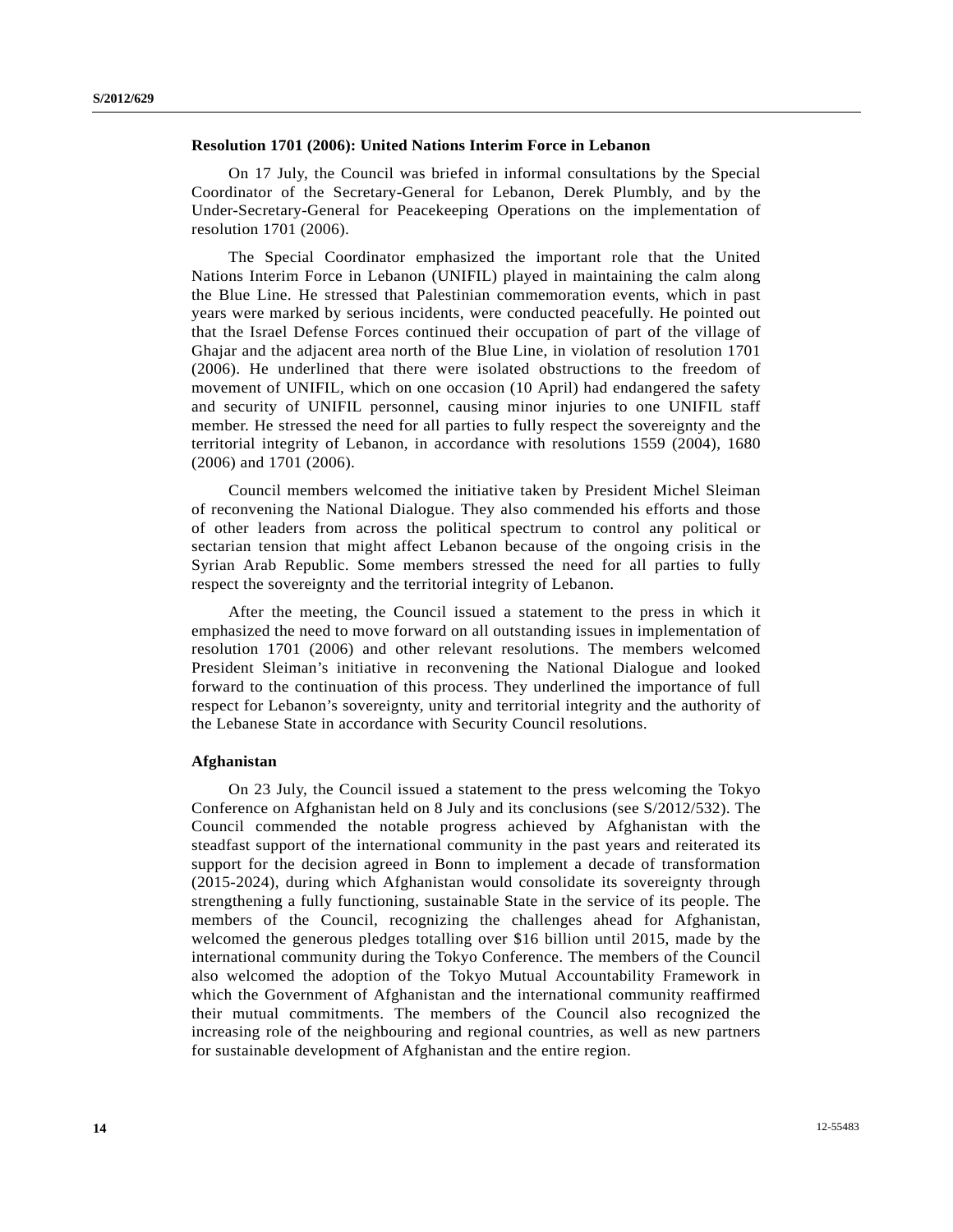# **Thematic and other issues**

#### **Post-conflict peacebuilding**

 On 12 July, the Council held an open debate on "Post-conflict peacebuilding" to consider the report of the Peacebuilding Commission on its fifth session (S/2012/70) and as an opportunity to assess progress and challenges and to identify the potentials of undertaking the Commission's three core functions, namely political accompaniment, advocacy and support; resource mobilization; and fostering coherence. The debate was presided by the Minister for Foreign Affairs of Colombia, Maria Angela Holguin Cuéllar. A concept paper prepared by Colombia was distributed as document S/2012/511. The Council was briefed by the Secretary-General, who highlighted important achievements of the Peacebuilding Commission and the six existing configurations, as well as challenges that still remained. He also noted that the Commission should use its unique composition as an intergovernmental body to mobilize resources and focus on actions aimed at strengthening long-term peacebuilding, and should contribute to reinforcing the international commitment to the countries concerned. He also emphasized the need for Member States to support the Peacebuilding Fund.

 The Council was also briefed by the Chair of the Peacebuilding Commission and Permanent Representative of Bangladesh, Abulkalam Abdul Momen; the former Chair of the Peacebuilding Commission and Permanent Representative of Rwanda, Eugène-Richard Gasana; and the Vice-President and Head of Network Operations, Policy and Country Services of the World Bank, Joachim von Amsberg.

 The Minister for Foreign Affairs of Colombia stated that the Commission had an enormous potential to create mechanisms and modalities to promote knowledge and experience-sharing and also as a platform of technical assistance provision. Likewise, it should also channel dialogue between the different national actors and the United Nations system. She indicated that strengthening national institutions is critical to achieve sustainable results to ensure sustainable peacebuilding activities based on the principle of national ownership, giving particular attention to building institutions and capacities, and promoting South-South cooperation. She highlighted the role of international financial institutions and regional banks working to stimulate recovery and building the social economic and financial structures of countries in transition to peace.

 More than 41 speakers made statements. Council members proposed a number of improvements, including enhanced coordination efforts among Member States, the United Nations and international financial institutions; and bolstering the peacebuilding architecture and financing mechanisms.

#### **Informal interactive dialogue**

 Following the open debate on post-conflict peacebuilding, on 13 July the Council held an interactive dialogue. It was attended by the Chair of the Peacebuilding Commission and Permanent Representative of Bangladesh, Abulkalam Abdul Momen; the Under-Secretary-General for Political Affairs, Jeffrey Feltman; the Under-Secretary-General for Peacekeeping Operations, Hervé Ladsous; a representative of the Peacebuilding Support Office, Ejeviome Otobo; the Chairs of the Burundi configuration of the Peacebuilding Commission (Permanent Representative of Switzerland), the Guinea configuration (Permanent Representative